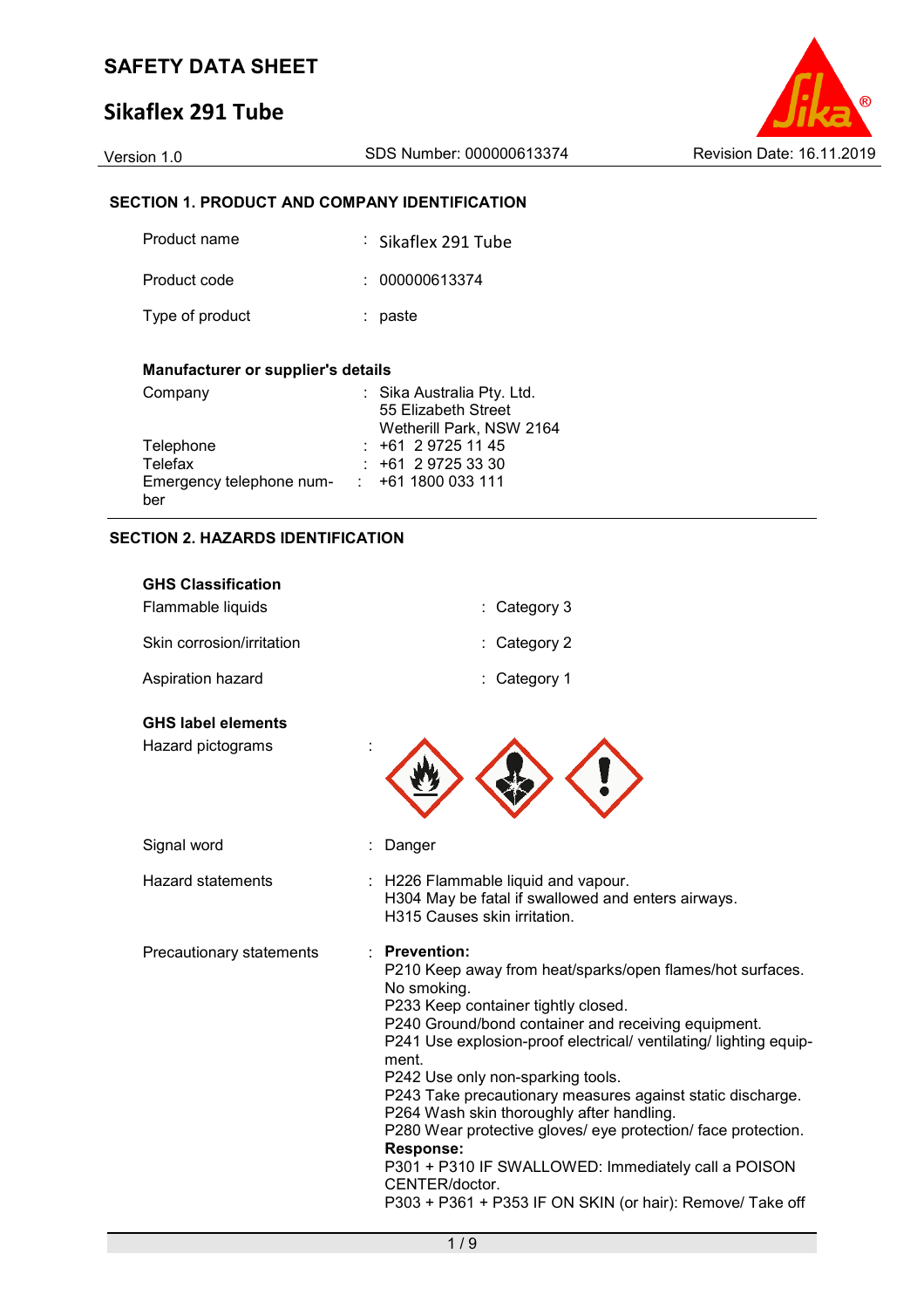# **Sikaflex 291 Tube**

| (R                        |
|---------------------------|
| Revision Date: 16.11.2019 |

immediately all contaminated clothing. Rinse skin with water/ shower. P331 Do NOT induce vomiting. P332 + P313 If skin irritation occurs: Get medical advice/ attention. P362 Take off contaminated clothing and wash before reuse. P370 + P378 In case of fire: Use dry sand, dry chemical or alcohol-resistant foam for extinction. **Storage:**  P403 + P235 Store in a well-ventilated place. Keep cool. P405 Store locked up. **Disposal:**  P501 Dispose of contents/ container to an approved waste disposal plant.

# **Other hazards which do not result in classification**

Version 1.0 SDS Number: 000000613374

None known.

### **SECTION 3. COMPOSITION/INFORMATION ON INGREDIENTS**

Substance / Mixture : Mixture

#### **Hazardous components**

| Chemical name                       | CAS-No.   | Concentration (%) |
|-------------------------------------|-----------|-------------------|
| xvlene                              | 1330-20-7 | $>= 10 - 530$     |
| ethylbenzene                        | 100-41-4  | $0 - 10$          |
| 4.4'-methylenediphenyl diisocyanate | 101-68-8  | $0 - 510$         |

### **SECTION 4. FIRST AID MEASURES**

| General advice                                                    | : Move out of dangerous area.<br>Consult a physician.<br>Show this safety data sheet to the doctor in attendance.                                                                                                                       |
|-------------------------------------------------------------------|-----------------------------------------------------------------------------------------------------------------------------------------------------------------------------------------------------------------------------------------|
| If inhaled                                                        | $:$ Move to fresh air.<br>Consult a physician after significant exposure.                                                                                                                                                               |
| In case of skin contact                                           | : Take off contaminated clothing and shoes immediately.<br>Wash off with soap and plenty of water.<br>If symptoms persist, call a physician.                                                                                            |
| In case of eye contact                                            | : Remove contact lenses.<br>Keep eye wide open while rinsing.<br>If eye irritation persists, consult a specialist.                                                                                                                      |
| If swallowed                                                      | : Clean mouth with water and drink afterwards plenty of water.<br>Do NOT induce vomiting.<br>Do not give milk or alcoholic beverages.<br>Never give anything by mouth to an unconscious person.<br>Take victim immediately to hospital. |
| Most important symptoms<br>and effects, both acute and<br>delayed | : Risk of serious damage to the lungs (by aspiration).<br>irritant effects<br>Aspiration may cause pulmonary oedema and pneumonitis.                                                                                                    |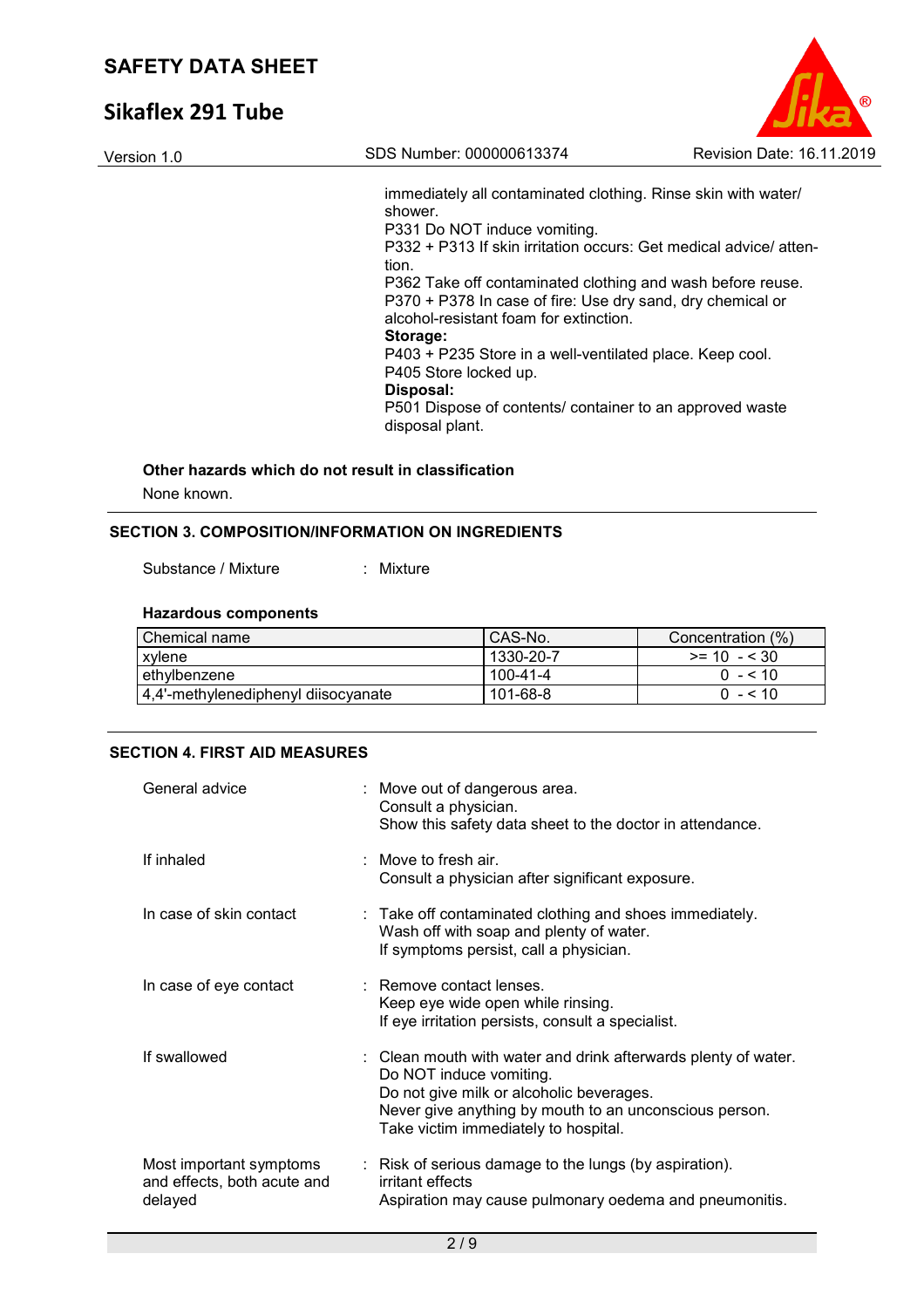# **Sikaflex 291 Tube**

| Version 1.0        | SDS Number: 000000613374                                                                                                                                                  | <b>Revision Date: 16.11.2019</b> |
|--------------------|---------------------------------------------------------------------------------------------------------------------------------------------------------------------------|----------------------------------|
|                    | Dermatitis<br>See Section 11 for more detailed information on health effects<br>and symptoms.<br>May be fatal if swallowed and enters airways.<br>Causes skin irritation. |                                  |
| Notes to physician | : Treat symptomatically.                                                                                                                                                  |                                  |

R

## **SECTION 5. FIREFIGHTING MEASURES**

| Suitable extinguishing media                     | : Alcohol-resistant foam<br>Carbon dioxide (CO2)<br>Dry chemical        |
|--------------------------------------------------|-------------------------------------------------------------------------|
| Unsuitable extinguishing<br>media                | : Water<br>High volume water jet                                        |
| Specific hazards during fire-<br>fighting        | : Do not use a solid water stream as it may scatter and spread<br>fire. |
| ucts                                             | Hazardous combustion prod- : No hazardous combustion products are known |
| Specific extinguishing meth-<br>ods              | : Use water spray to cool unopened containers.                          |
| Special protective equipment<br>for firefighters | : In the event of fire, wear self-contained breathing apparatus.        |

## **SECTION 6. ACCIDENTAL RELEASE MEASURES**

| Personal precautions, protec-<br>tive equipment and emer-<br>gency procedures | : Use personal protective equipment.<br>Remove all sources of ignition.<br>Deny access to unprotected persons.                      |
|-------------------------------------------------------------------------------|-------------------------------------------------------------------------------------------------------------------------------------|
| Environmental precautions                                                     | : Prevent product from entering drains.<br>If the product contaminates rivers and lakes or drains inform<br>respective authorities. |
| Methods and materials for<br>containment and cleaning up                      | : Soak up with inert absorbent material (e.g. sand, silica gel,<br>acid binder, universal binder, sawdust).                         |

### **SECTION 7. HANDLING AND STORAGE**

| Advice on protection against<br>fire and explosion | : Use explosion-proof equipment. Keep away from<br>heat/sparks/open flames/hot surfaces. No smoking. Take pre-<br>cautionary measures against electrostatic discharges. |
|----------------------------------------------------|-------------------------------------------------------------------------------------------------------------------------------------------------------------------------|
| Advice on safe handling                            | : Do not breathe vapours or spray mist.<br>Avoid exceeding the given occupational exposure limits (see<br>section 8).<br>Do not get in eyes, on skin, or on clothing.   |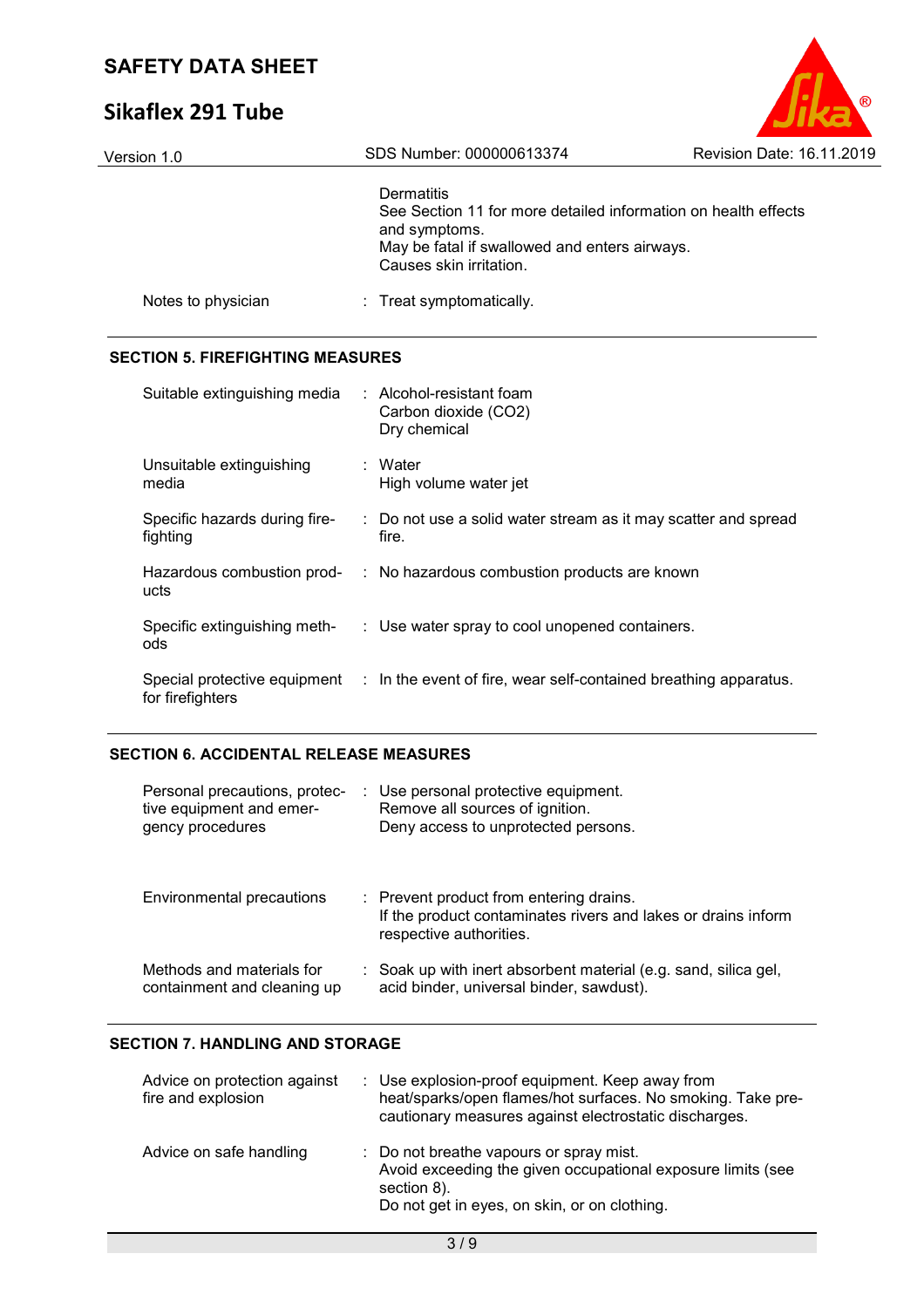# **Sikaflex 291 Tube**



| SDS Number: 000000613374                                                                                                                                                                                                                                                                                                                                                                                                              | Revision Date: 16.11.2019 |
|---------------------------------------------------------------------------------------------------------------------------------------------------------------------------------------------------------------------------------------------------------------------------------------------------------------------------------------------------------------------------------------------------------------------------------------|---------------------------|
| For personal protection see section 8.<br>Smoking, eating and drinking should be prohibited in the ap-<br>plication area.<br>Take precautionary measures against static discharge.<br>Open drum carefully as content may be under pressure.<br>Take necessary action to avoid static electricity discharge<br>(which might cause ignition of organic vapours).<br>Follow standard hygiene measures when handling chemical<br>products |                           |
| : Handle in accordance with good industrial hygiene and safety<br>practice.<br>When using do not eat or drink.<br>When using do not smoke.<br>Wash hands before breaks and at the end of workday.                                                                                                                                                                                                                                     |                           |
| : Store in original container.<br>Keep in a well-ventilated place.<br>Observe label precautions.<br>Store in accordance with local regulations.                                                                                                                                                                                                                                                                                       |                           |
|                                                                                                                                                                                                                                                                                                                                                                                                                                       |                           |

### **SECTION 8. EXPOSURE CONTROLS/PERSONAL PROTECTION**

| Components                               | CAS-No.                                                                               | Value type<br>(Form of | Control parame-<br>ters / Permissible | <b>Basis</b> |  |
|------------------------------------------|---------------------------------------------------------------------------------------|------------------------|---------------------------------------|--------------|--|
|                                          |                                                                                       | exposure)              | concentration                         |              |  |
| xylene                                   | 1330-20-7                                                                             | <b>STEL</b>            | $150$ ppm<br>655 mg/m3                | AU OEL       |  |
|                                          |                                                                                       | <b>TWA</b>             | 80 ppm<br>350 mg/m3                   | AU OEL       |  |
| ethylbenzene                             | $100 - 41 - 4$                                                                        | <b>TWA</b>             | $100$ ppm<br>434 mg/m3                | AU OEL       |  |
|                                          |                                                                                       | <b>STEL</b>            | $125$ ppm<br>543 mg/m3                | AU OEL       |  |
| 4,4'-methylenediphenyl diiso-<br>cyanate | 101-68-8                                                                              | <b>TWA</b>             | $0.02$ mg/m $3$<br>(NCO)              | AU OEL       |  |
|                                          | Further information: Category 2 (Carc. 2) Suspected human car-<br>cinogen, Sensitiser |                        |                                       |              |  |
|                                          |                                                                                       | <b>STEL</b>            | $0.07$ mg/m $3$<br>(NCO)              | AU OEL       |  |
|                                          | Further information: Category 2 (Carc. 2) Suspected human car-<br>cinogen, Sensitiser |                        |                                       |              |  |

#### **Components with workplace control parameters**

## **Personal protective equipment**

| Respiratory protection | : Use respiratory protection unless adequate local exhaust<br>ventilation is provided or exposure assessment demonstrates<br>that exposures are within recommended exposure guidelines.<br>The filter class for the respirator must be suitable for the max-<br>imum expected contaminant concentration<br>(gas/vapour/aerosol/particulates) that may arise when han-<br>dling the product. If this concentration is exceeded, self-<br>contained breathing apparatus must be used. |
|------------------------|-------------------------------------------------------------------------------------------------------------------------------------------------------------------------------------------------------------------------------------------------------------------------------------------------------------------------------------------------------------------------------------------------------------------------------------------------------------------------------------|
|                        |                                                                                                                                                                                                                                                                                                                                                                                                                                                                                     |

## Hand protection : Chemical-resistant, impervious gloves complying with an ap-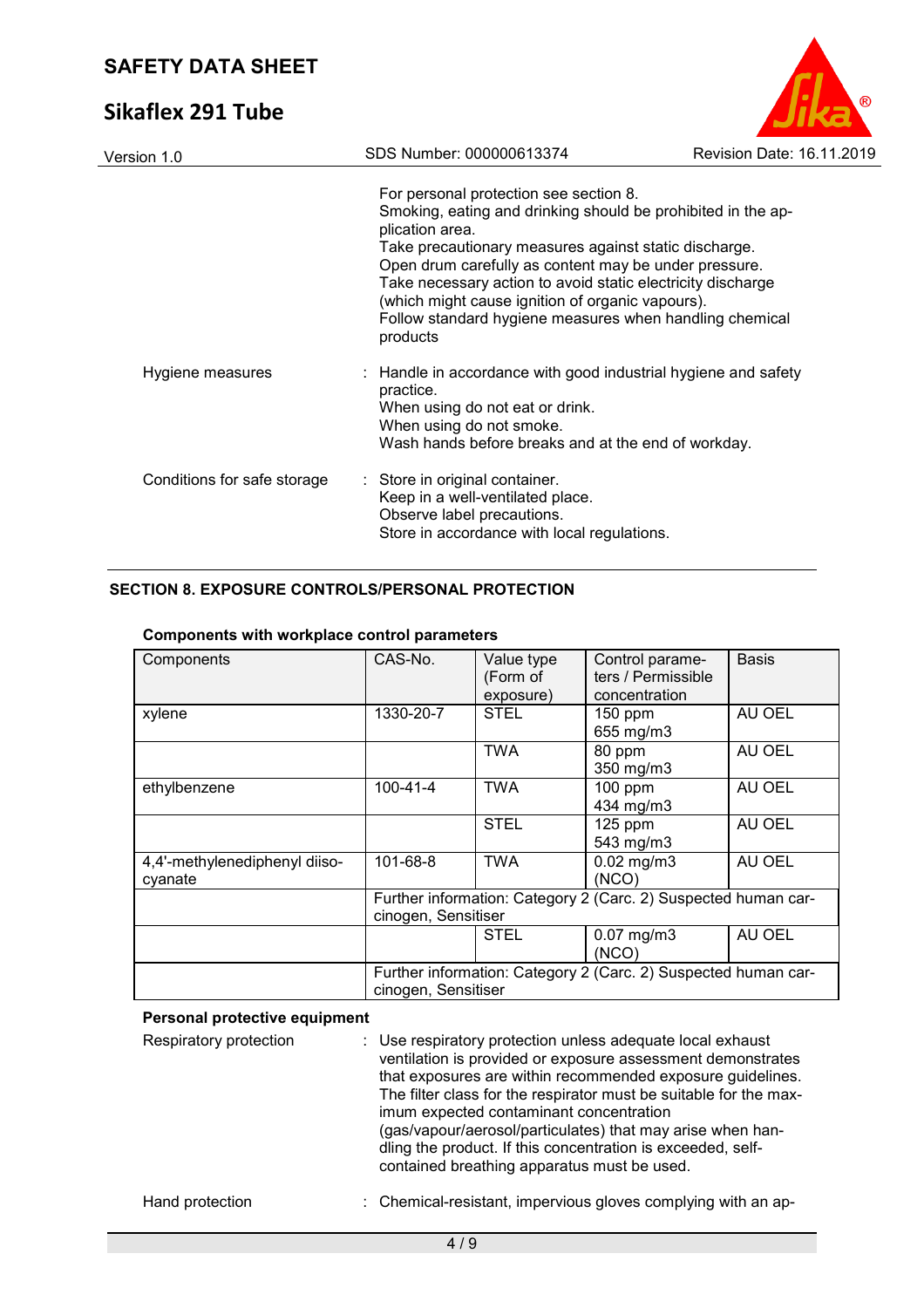# **Sikaflex 291 Tube**



| Version 1.0              | SDS Number: 000000613374                                                                                                                             | Revision Date: 16.11.2019 |
|--------------------------|------------------------------------------------------------------------------------------------------------------------------------------------------|---------------------------|
|                          | proved standard should be worn at all times when handling<br>chemical products if a risk assessment indicates this is nec-<br>essary.                |                           |
| Eye protection           | : Safety eyewear complying with an approved standard should<br>be used when a risk assessment indicates this is necessary.                           |                           |
| Skin and body protection | : Choose body protection in relation to its type, to the concen-<br>tration and amount of dangerous substances, and to the spe-<br>cific work-place. |                           |

## **SECTION 9. PHYSICAL AND CHEMICAL PROPERTIES**

|                                | paste                                     |
|--------------------------------|-------------------------------------------|
|                                | No data available                         |
|                                | characteristic                            |
|                                | No data available                         |
| ÷                              | Not applicable                            |
| Melting point/range / Freezing | No data available                         |
| ÷                              | No data available                         |
|                                | : ca. 33 °C (91 °F)<br>Method: closed cup |
|                                | No data available                         |
|                                | No data available                         |
|                                |                                           |
|                                | : $7\%$ (V)                               |
| t,                             | $1\%$ (V)                                 |
|                                | 7.9993 hPa (6.000 mmHg)                   |
|                                | No data available                         |
|                                | ca. 1.19 g/cm3 (23 °C (73 °F) ())         |
|                                |                                           |
| ÷                              | insoluble                                 |
|                                | No data available                         |
|                                | : No data available                       |
|                                |                                           |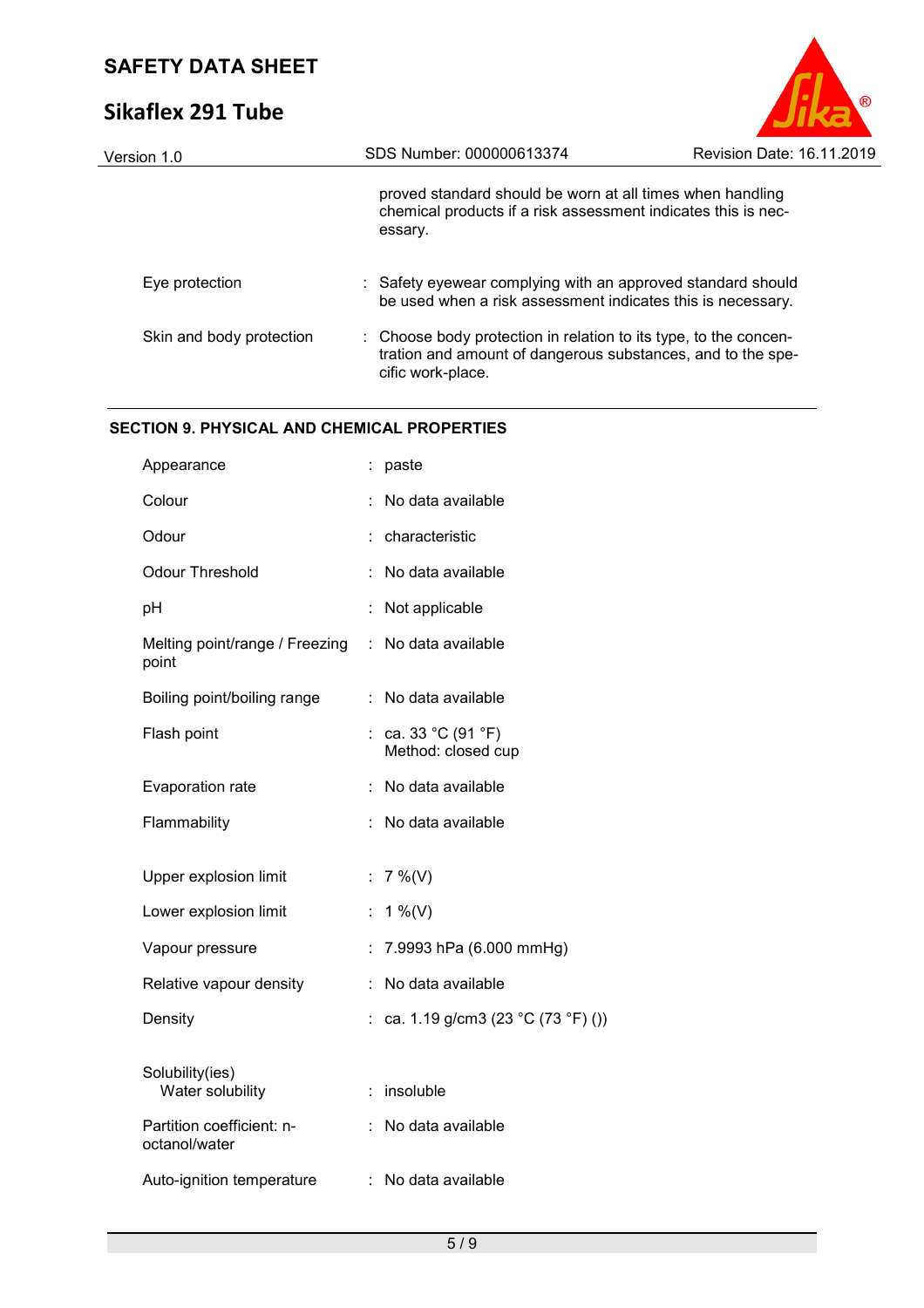# **Sikaflex 291 Tube**

| Version 1.0                     | SDS Number: 000000613374       | Revision Date: 16.11.2019 |
|---------------------------------|--------------------------------|---------------------------|
| Decomposition temperature       | $\therefore$ No data available |                           |
| Viscosity<br>Viscosity, dynamic | $\therefore$ No data available |                           |
| Viscosity, kinematic            | : > 20.5 mm2/s (40 °C)         |                           |
| <b>Explosive properties</b>     | $\therefore$ No data available |                           |
| Molecular weight                | $\therefore$ No data available |                           |
|                                 |                                |                           |

 $^{\circ}$ 

### **SECTION 10. STABILITY AND REACTIVITY**

| Reactivity                                          |  | : No dangerous reaction known under conditions of normal use.                                  |
|-----------------------------------------------------|--|------------------------------------------------------------------------------------------------|
| Chemical stability                                  |  | : The product is chemically stable.                                                            |
| Possibility of hazardous reac-<br>tions             |  | : Stable under recommended storage conditions.<br>Vapours may form explosive mixture with air. |
| Conditions to avoid                                 |  | : Heat, flames and sparks.                                                                     |
| Incompatible materials                              |  | $:$ No data available                                                                          |
| No decomposition if stored and applied as directed. |  |                                                                                                |

### **SECTION 11. TOXICOLOGICAL INFORMATION**

**Acute toxicity** 

| Not classified based on available information.<br>Components:<br>xylene:<br>: LD50 Oral (Rat): 3,523 mg/kg<br>Acute oral toxicity<br>: LD50 Dermal (Rabbit): $1,700$ mg/kg<br>Acute dermal toxicity<br>ethylbenzene:<br>: LD50 Oral (Rat): 3,500 mg/kg<br>Acute oral toxicity<br>: LD50 Dermal (Rabbit): $5,510$ mg/kg<br>Acute dermal toxicity<br>4,4'-methylenediphenyl diisocyanate:<br>Acute inhalation toxicity<br>: Acute toxicity estimate: $1.5 \text{ mg/l}$<br>Test atmosphere: dust/mist<br>Method: Expert judgement | AVULV LUAIVILY |  |  |  |  |
|---------------------------------------------------------------------------------------------------------------------------------------------------------------------------------------------------------------------------------------------------------------------------------------------------------------------------------------------------------------------------------------------------------------------------------------------------------------------------------------------------------------------------------|----------------|--|--|--|--|
|                                                                                                                                                                                                                                                                                                                                                                                                                                                                                                                                 |                |  |  |  |  |
|                                                                                                                                                                                                                                                                                                                                                                                                                                                                                                                                 |                |  |  |  |  |
|                                                                                                                                                                                                                                                                                                                                                                                                                                                                                                                                 |                |  |  |  |  |
|                                                                                                                                                                                                                                                                                                                                                                                                                                                                                                                                 |                |  |  |  |  |
|                                                                                                                                                                                                                                                                                                                                                                                                                                                                                                                                 |                |  |  |  |  |
|                                                                                                                                                                                                                                                                                                                                                                                                                                                                                                                                 |                |  |  |  |  |

## **Skin corrosion/irritation**

Causes skin irritation.

## **Serious eye damage/eye irritation**

Not classified based on available information.

### **Respiratory or skin sensitisation**

Skin sensitisation: Not classified based on available information.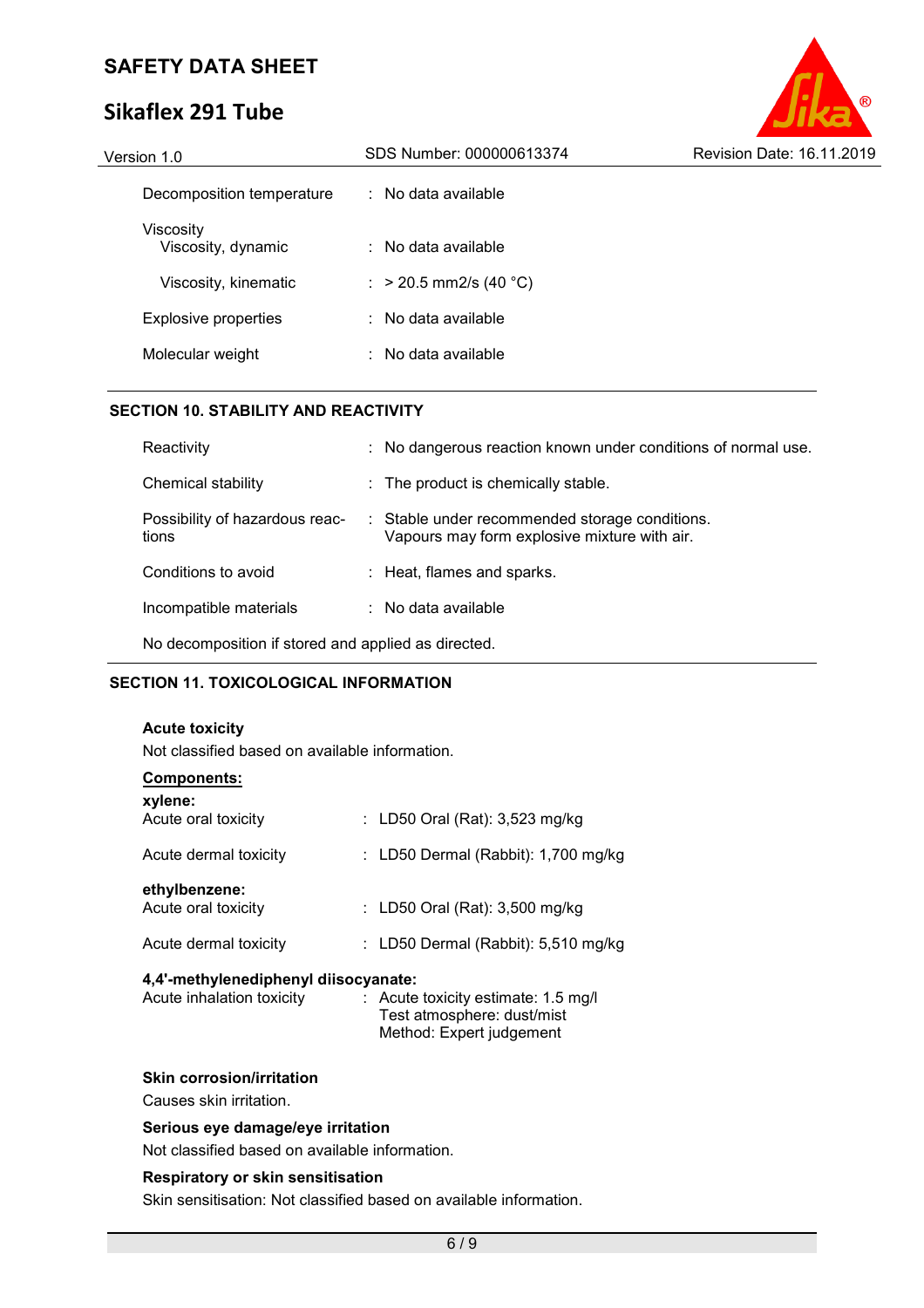# **Sikaflex 291 Tube**



Respiratory sensitisation: Not classified based on available information.

### **Chronic toxicity**

**Germ cell mutagenicity**  Not classified based on available information.

## **Carcinogenicity**  Not classified based on available information.

**Reproductive toxicity**  Not classified based on available information.

### **STOT - single exposure**  Not classified based on available information.

# **STOT - repeated exposure**

Not classified based on available information.

## **Aspiration toxicity**  May be fatal if swallowed and enters airways.

### **SECTION 12. ECOLOGICAL INFORMATION**

#### **Ecotoxicity**

## **Components:**

## **ethylbenzene:**

M-Factor (Acute aquatic toxicity) : 1

### **Persistence and degradability**

No data available

### **Bioaccumulative potential**

No data available

### **Mobility in soil**

No data available

## **Other adverse effects**

**Product:**  Additional ecological infor-

mation

: There is no data available for this product.

### **SECTION 13. DISPOSAL CONSIDERATIONS**

| <b>Disposal methods</b> |                                                                                                                                        |
|-------------------------|----------------------------------------------------------------------------------------------------------------------------------------|
| Waste from residues     | : Do not contaminate ponds, waterways or ditches with chemi-<br>cal or used container.<br>Send to a licensed waste management company. |
| Contaminated packaging  | : Empty remaining contents.<br>Dispose of as unused product.                                                                           |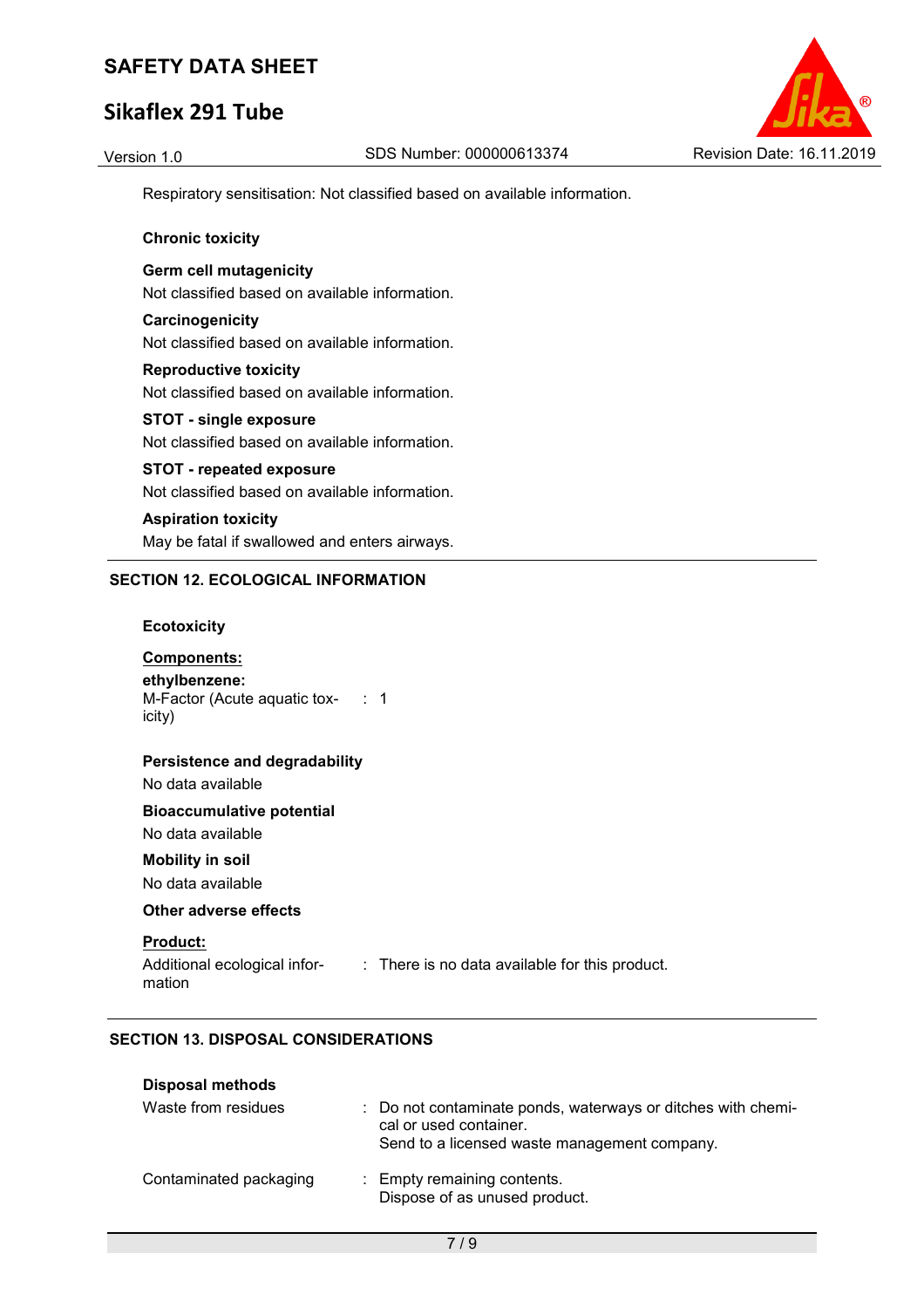# **Sikaflex 291 Tube**

Version 1.0 SDS Number: 000000613374 Revision Date: 16.11.2019

Do not re-use empty containers. Do not burn, or use a cutting torch on, the empty drum.

### **SECTION 14. TRANSPORT INFORMATION**

#### **International Regulations**

**IATA-DGR**

| <b>UN 1993</b><br>t.<br>Flammable liquid, n.o.s.<br>3<br>Ш<br>Flammable Liquids |
|---------------------------------------------------------------------------------|
|                                                                                 |
|                                                                                 |
|                                                                                 |
|                                                                                 |
|                                                                                 |
| 366                                                                             |
|                                                                                 |
| <b>UN 1993</b>                                                                  |
| FLAMMABLE LIQUID, N.O.S.<br>t.                                                  |
| - 3                                                                             |
| Ш                                                                               |
| 3                                                                               |
| $F-E$ , S-E                                                                     |
| no                                                                              |
|                                                                                 |

### **Transport in bulk according to Annex II of MARPOL 73/78 and the IBC Code**

Not applicable for product as supplied.

### **National Regulations**

#### **ADG**

| UN number<br>Proper shipping name<br>Class | $\therefore$ 3 | $\therefore$ UN 1993<br>: FLAMMABLE LIQUID, N.O.S.<br>: III |
|--------------------------------------------|----------------|-------------------------------------------------------------|
| Packing group<br>Labels<br>Hazchem Code    | $\therefore$ 3 | : 3Y                                                        |

### **Special precautions for user**

The transport classification(s) provided herein are for informational purposes only, and solely based upon the properties of the unpackaged material as it is described within this Safety Data Sheet. Transportation classifications may vary by mode of transportation, package sizes, and variations in regional or country regulations.

### **SECTION 15. REGULATORY INFORMATION**

**Safety, health and environmental regulations/legislation specific for the substance or mixture** 

| Standard for the Uniform    | : No poison schedule number allocated |
|-----------------------------|---------------------------------------|
| Scheduling of Medicines and |                                       |
| <b>Poisons</b>              |                                       |

International Chemical Weapons Convention (CWC) : Not applicable